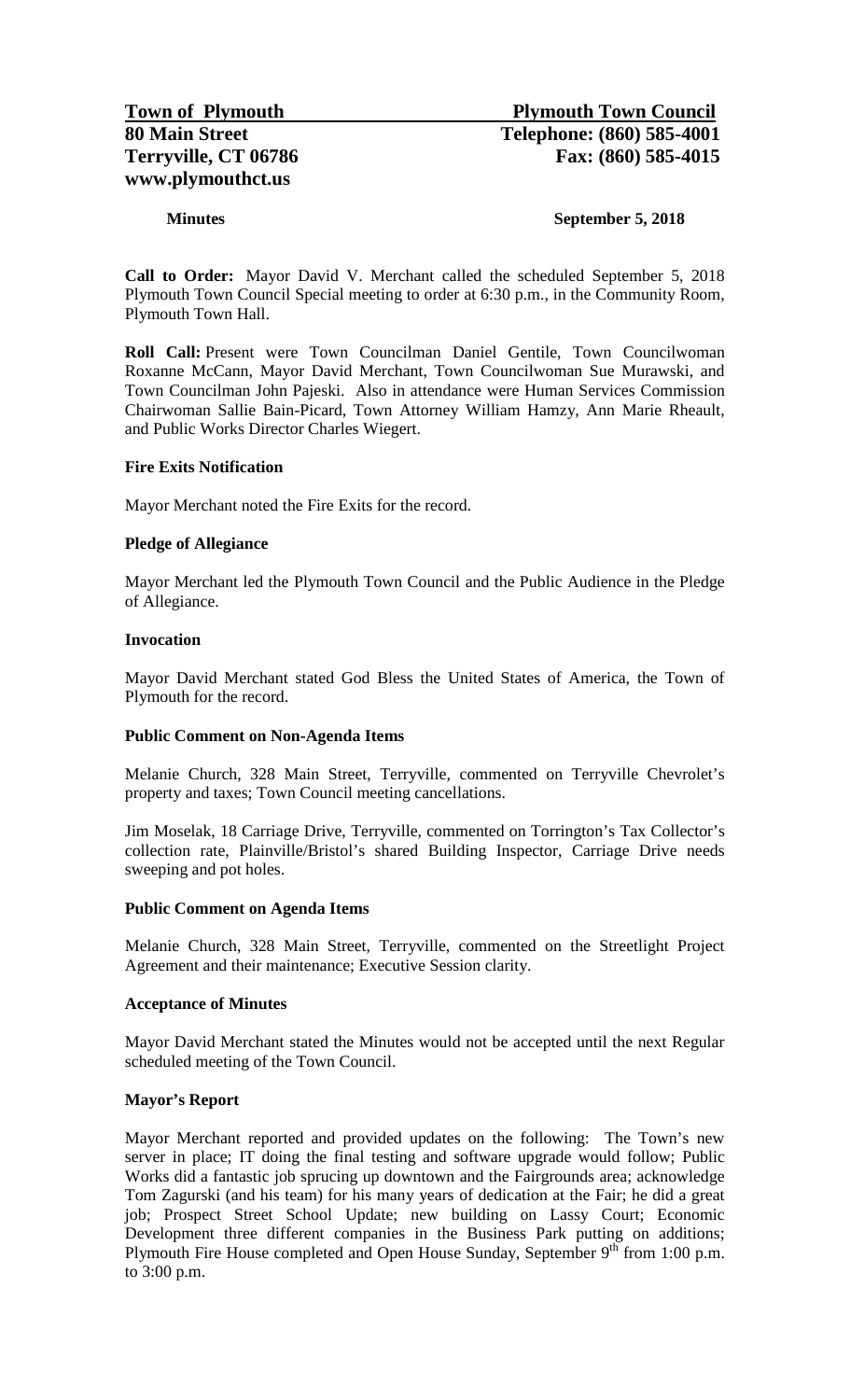# **Finance Director Report**

Mayor David Merchant stated the June  $30<sup>th</sup>$  Financial Report was an outstanding year-end report; we should all be very proud of it, noting even though there had been a \$1.6 million dollar loss in revenue, the Town did not send out any additional tax bills and finished in the black and briefly elaborated. Mayor David Merchant stated the Finance Department's books were in better shape now than they ever have been in the history of the Town.

When questioned by Town Councilman Dan Gentile, Director of Finance Ann Marie Rheault stated \$200,000 had been put into contingency in this year's current budget FY 2019 and briefly elaborated.

When questioned by Town Councilman Dan Gentile, Director of Finance Ann Marie Rheault stated she received an email reply from Dr. Semmel stating they have enough in the insurance account to cover the claims and they are watching it and briefly elaborated.

**Discuss and take action, as may be necessary, to refund overpayment of Property Taxes to the following: Richard Martin \$227.14; Wendy Wood \$124.71; T ad Johnson, Jr. \$125.26; Lisa Pace \$44.69; Gary Brilla \$22.72; David Dobkins \$42.94; Jonathan Selavka \$12.19; Leon Susarchick \$15.48; Jolene Thibeault \$34.13; Patricia Dablain \$128.20; Kelly Nixon Jr. \$114.88; Robert or Frank Kassey \$1,443.12; Dawn Brenner \$21.35; John Sutula \$227.12; Mark Galvin \$17.22; Michael Greenwood \$45.36; Adam Underwood \$12.34; Honda Lease Trust \$343.95; Dariy Trantchev \$13.26; Eric Norton \$10.88; Debra Desautels \$172.53; Margarita Barbour \$443.29; Michael Padilla \$23.14; Donald Wood \$133.23; Gregory Arsenault \$5.83; Joan Lemere \$12.34; Benjamin Breitkreutz \$75.94; Laurie Ludgewait \$31.51; Elizabeth Iwanow \$51.12; Honda Lease Trust \$253.78; Bernadette Samko \$10.79; Anthony Polzella \$1,079.96; Douglas Woina \$12.86; Susan Koshier \$76.88; Barbara Bidanset \$32.75; Ryan Mallett \$99.54; Joan Fowler \$241.66; Harold Chapman III \$31.51; Cab East LLC \$177.60; Toyota Lease Trust \$41.28; Donald Pilitowski \$19.09; Jodee Fridrich \$35.40; Craig Lipski \$36.68**

Town Councilman Dan Gentile made a motion, seconded by Town Councilwoman Sue Murawski, to accept the refund overpayments of Property Taxes as presented. This motion was approved unanimously.

# **Appointments/Reappointments/Resignations**

**To reappoint Linda Kazmierski to the Parks and Recreation Commission as a Regular Member with an ending term of 11/1/2020; to reappoint Richard Schnaars as a Regular Member to the Park and Recreation Commission with an ending term of 11/1/2020; to reappoint Nicole McWilliams to the Park and Recreation Commission with an ending term of 11/1/2020; to reappoint Jim Deutsch as a Regular Member to the Conservation Inland/Wetlands with an ending term of 9/1/2021; to reappoint Helena Schwalm as a Regular Member to the Human Services Commission with an ending term of 10/1/2020; to reappoint Frederick Schwalm to the Human Services Commission as an Alternate Member with an ending term of 10/1/2020; to reappoint Lawrence Deschaine to the Planning and Zoning Commission as a Regular Member with an ending term of 2/1/2021; to appoint James M. Maloney, Jr., to the Water Pollution Control Authority from an Alternate Member to a Regular Member with an ending term of 1/1/2021; to confirm Michael Agey as the new Resident Commissioner to the Housing Authority of the Town of Plymouth with a term date beginning 9/11/18 through 9/11/2023; to appoint Theodore Kosikowski to the Housing Authority of the Town of Plymouth with a term date beginning 9/14//2018 through 9/14/2020**

Town Councilman Dan Gentile made a motion, seconded by Town Councilwoman Sue Murawski, to reappoint Linda Kazmierski as a Regular Member to the Parks and Recreation Commission with an ending term of 11/1/2020. This motion was approved unanimously.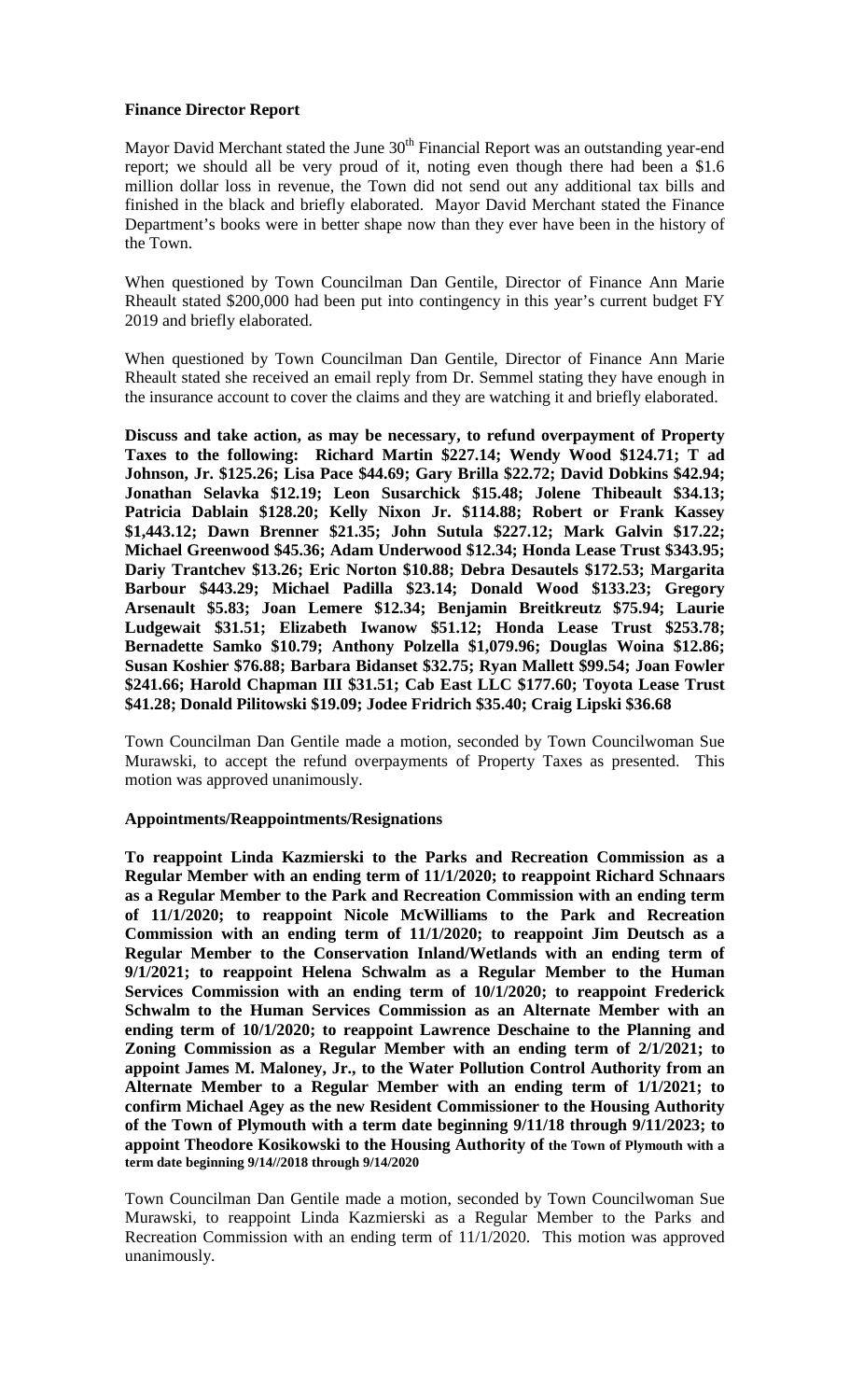Town Councilwoman Sue Murawski made a motion, seconded by Town Councilwoman Roxanne McCann, to reappoint Richard Schnaars as a Regular Member to the Parks and Recreation Commission with an ending term of 11/1/2020. This motion was approved unanimously.

Town Councilman Dan Gentile made a motion, seconded by Town Councilwoman Sue Murawski, to reappoint Nicole McWilliams as a Regular Member to the Park and Recreation Commission with an ending term of 11/1/2020. This motion was approved unanimously.

Town Councilman Dan Gentile made a motion, seconded by Town Councilwoman Roxanne McCann, to reappoint Jim Deutsch as a Regular Member to the Conservation Inland/Wetlands Commission with an ending term of 9/1/2021.

## Discussion:

Mayor David Merchant stated Jim Deutsch was looking to stay one more year on the Conservation Inland/Wetlands Commission and at that time he could submit a Letter of Resignation. He further stated the wanted to thank Jim Deutsch for staying on to help assist his replacement.

### Vote:

This motion was approved unanimously.

Town Councilman John Pajeski made a motion, seconded by Town Councilwoman Sue Murawski, to reappoint Helena Schwalm as a Regular Member to the Human Services Commission with an ending term of 10/1/2020. This motion was approved unanimously.

Town Councilman John Pajeski made a motion, seconded by Town Councilwoman Sue Murawski, to reappoint Frederick Schwalm as an Alternate Member to the Human Services Commission with an ending term of 10/1/2020. This motion was approved unanimously.

Town Councilwoman Roxanne McCann made a motion, seconded by Tow Councilman John Pajeski, to reappoint Lawrence Deschaine to the Planning and Zoning Commission with an ending term of 2/1/2021. This motion was approved unanimously.

Town Councilwoman Sue Murawski made a motion, seconded by Town Councilman John Pajeski, to appoint James M. Malone, Jr., to the Water Pollution Control Authority from an Alternate Member to a Regular Member with an ending term of 1/1/2021.

# Discussion:

Town Councilman Dan Gentile stated James Malone had submitted a good resume.

Vote: This motion was approved unanimously.

Town Councilman Dan Gentile made a motion, seconded by Town Councilwoman Sue Murawski to confirm Michael Agey as the new Resident Commissioner to the Housing Authority of Plymouth with a term beginning date of 9/11/2018 through 9/11/2023. This motion was approved unanimously.

Town Councilman John Pajeski made a motion, seconded by Town Councilwoman Sue Murawski, to appoint Theodore Kosikoski as a Regular Member to the Housing Authority of the Town of Plymouth with a term date beginning 9/14/2018 through 9/14/2020. This motion was approved unanimously.

Town Councilman Dan Gentile stated he would like to have some of the applicants come to the Town Council meeting just to introduce themselves to the Council.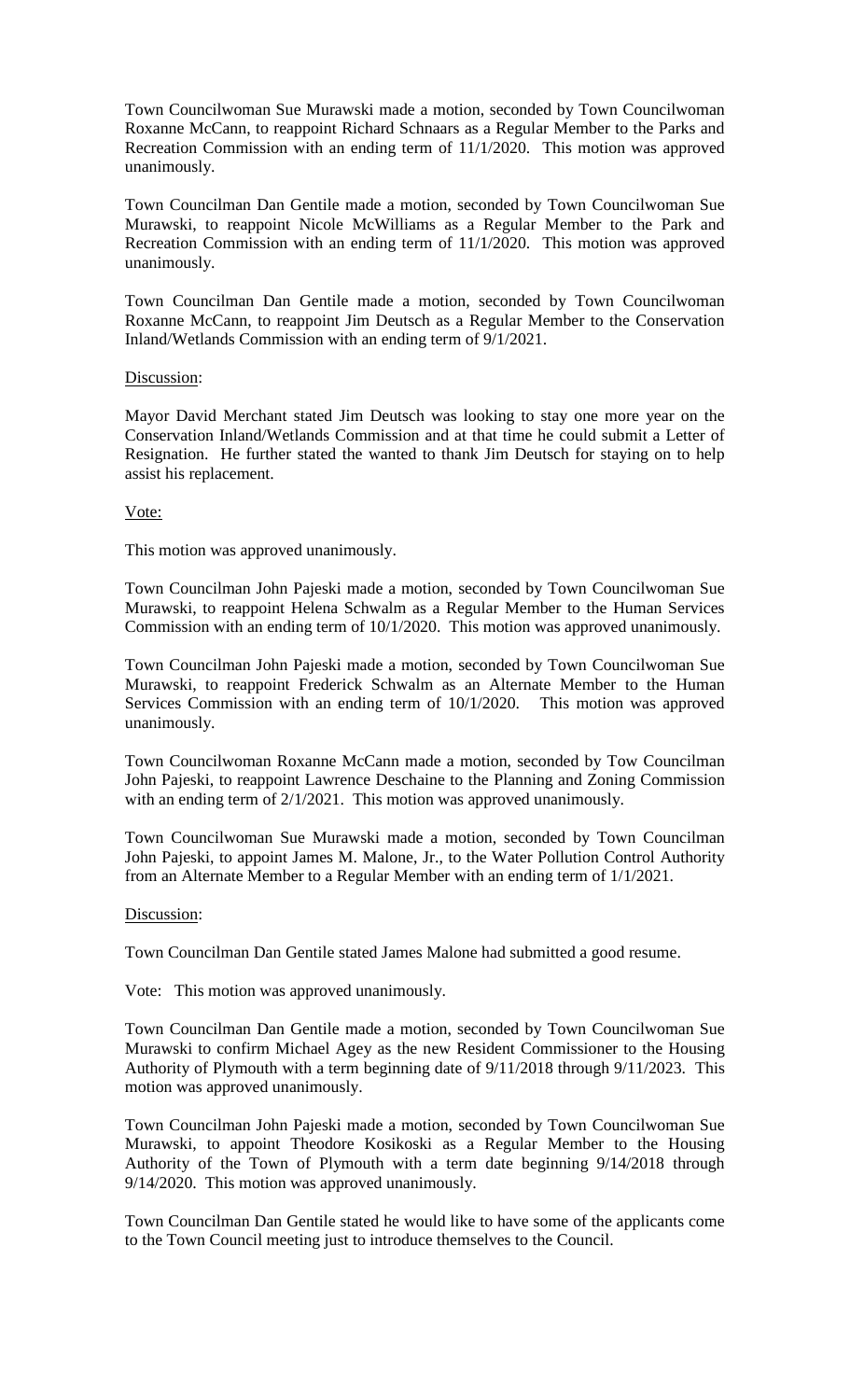## **Discuss and take action to accept the Human Services Commission Bylaws**

Town Councilman Dan Gentile made a motion, seconded by Town Councilwoman Sue Murawski, to accept the Human Services Commission Bylaws as presented.

### Discussion:

Town Councilman Dan Gentile stated he thought it was awesome that the Human Services Commission puts "Town Council Liaison Comments" on their agendas.

Human Services Commission Chairwoman Sally Bain-Picard stated decisions regarding recipients for the Cleveland Trust Fund are determined by the Director of Human Services and briefly elaborated.

When questioned by Town Councilman Dan Gentile, Sally Bain-Picard briefly elaborated on the Bylaw's acceptance dates, and the Annual Report.

Mayor David Merchant stated Chairwoman Sally-Bain Picard was doing a great job.

Vote:

This motion was approved unanimously.

### **Discuss and take action on Streetlight Project Agreements**

Mayor David Merchant stated a Representative from Power Secure was present this evening to answer questions and briefly reviewed the RFP and agreements.

Town Attorney William Hamzy stated he had made a couple of changes and outlined them as follows: (Section 4.1) he added a schedule (which would be attached to the Agreement) for the installation so both parties would be cognizant of the time it would take to complete this process; noting the time would not start until the Town actually owns the Streetlight. (Section 9.3) Town Attorney William Hamzy stated there was initial language, which would give the Town the ability to terminate the Agreement if for whatever reason PowerSecure failed to live up to its end of the bargain and the last change was under the attachment entitled "Scope of Work", which would allow the Town to inspect the delivery of the fixtures just to make sure the fixtures we anticipate purchasing are the ones that actually get delivered and installed. Town Attorney William Hamzy stated these changes would be incorporated into the Master Agreement; a lengthy discussion followed.

Town Councilwoman Sue Murawski made a motion, seconded by Town Councilwoman Roxanne McCann, for the Town of Plymouth to enter into the Purchase and Sale Agreement with Eversource, as presented. This motion was approved unanimously.

Town Councilwoman Sue Murawski made a motion, seconded by Town Councilwoman Roxanne McCann, to enter into a Streetlight Maintenance Service Agreement with Turri-Masterson as presented.

### Discussion:

When questioned by Town Councilman Dan Gentile, Mayor David Merchant stated the Town owns everything on all the poles.

Vote:

This motion was approved unanimously.

Town Councilwoman Sue Murawski made a motion seconded by Town Councilwoman Roxanne McCann, to enter the Master Efficiency Service Agreement with PowerSecure. This motion was approved unanimously.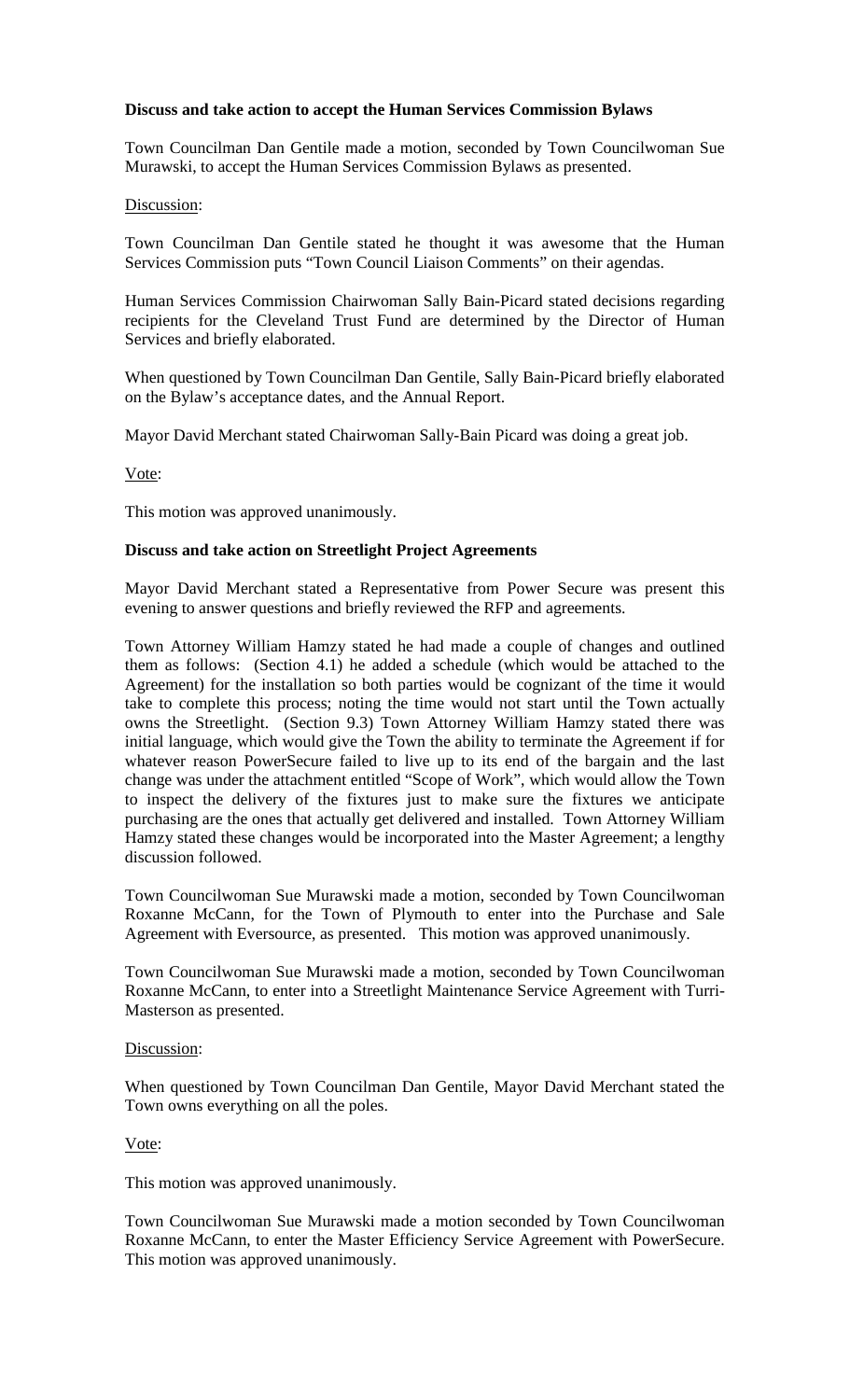Town Councilwoman Sue Murawski made a motion, seconded by Town Councilwoman Roxanne McCann, to enter into a Municipal Lease Agreement with M-Core.

## Discussion:

When questioned by Town Councilman Dan Gentile, Mayor David Merchant explained the funding of this agreement.

Finance Director Ann Marie Rheault stated when we finalized the budget this funding was put into the budget and that cost was put into the budget as a Lease in the Capital Project Schedule with a finance project cost of \$549,000 (and change) which equates to \$109,858 for five years. She further stated included in the cost was the acquisition for the fixtures for the poles and the switchover company, PowerSecure, and any rebates from Eversource to the \$549,000 in the budget. Finance Director Ann Marie Rheault stated on an annual basis, the Town pays the Leasing Company and the Leasing Company pays the Vendor. Finance Director Ann Marie Rheault offered to sit down with Town Councilman Dan Gentile if he needed any further clarification.

## Vote:

This motion was approved unanimously.

## **Discuss and take action to approve the Sumco Award Letter for remediation of the Mayfair Garage Project**

Mayor David Merchant stated Amy Vaillancourt, Sr. Project Manager, Tighe & Bond, had come before the Plymouth Town Council previously when she went through the issues that needed to be completed for the Mayfair Garage Project and outlined the bids, noting Sumco's bid caused a lot of discussion with the State of Connecticut Department of Economic and Community Development (DECD). He further stated a meeting took place in Town with all parties concerned that involved the Town/Mayor David Merchant, Amy Vaillancourt/Tighe & Bond and company, DECD representatives, DEEP Representatives, Sumco Manager and company. Mayor David Merchant stated Sumco came through with flying colors and briefly elaborated; a lengthy discussion followed.

Town Councilwoman Sue Murawski made a motion, seconded by Town Councilwoman Roxanne McCann, to approve the Notice of Award Issuance to Sumco for the remediation of the former Mayfair Garage Project with the three contingencies as listed.

### Discussion:

When questioned by Town Councilman Gentile if Sumco was cheaper because they were out of Massachusetts, Mayor David Merchant stated Sumco assured everyone present at the meeting they would be here; they complied with every question presented to them; they stated they were committed to the project and wanted to do more work in Connecticut.

When questioned by Town Councilman Dan Gentile if there would be additional fees for licenses, Mayor David Merchant stated Town Councilman Dan Gentile needed to read in entirety what DECD had said, noting Sumco stated they would obtain licenses as necessary for the project, etc.

When questioned by Town Councilman Dan Gentile, Mayor David Merchant stated \$750,000 was the total and briefly elaborated, noting everything was in the letter.

Vote: This motion was approved unanimously.